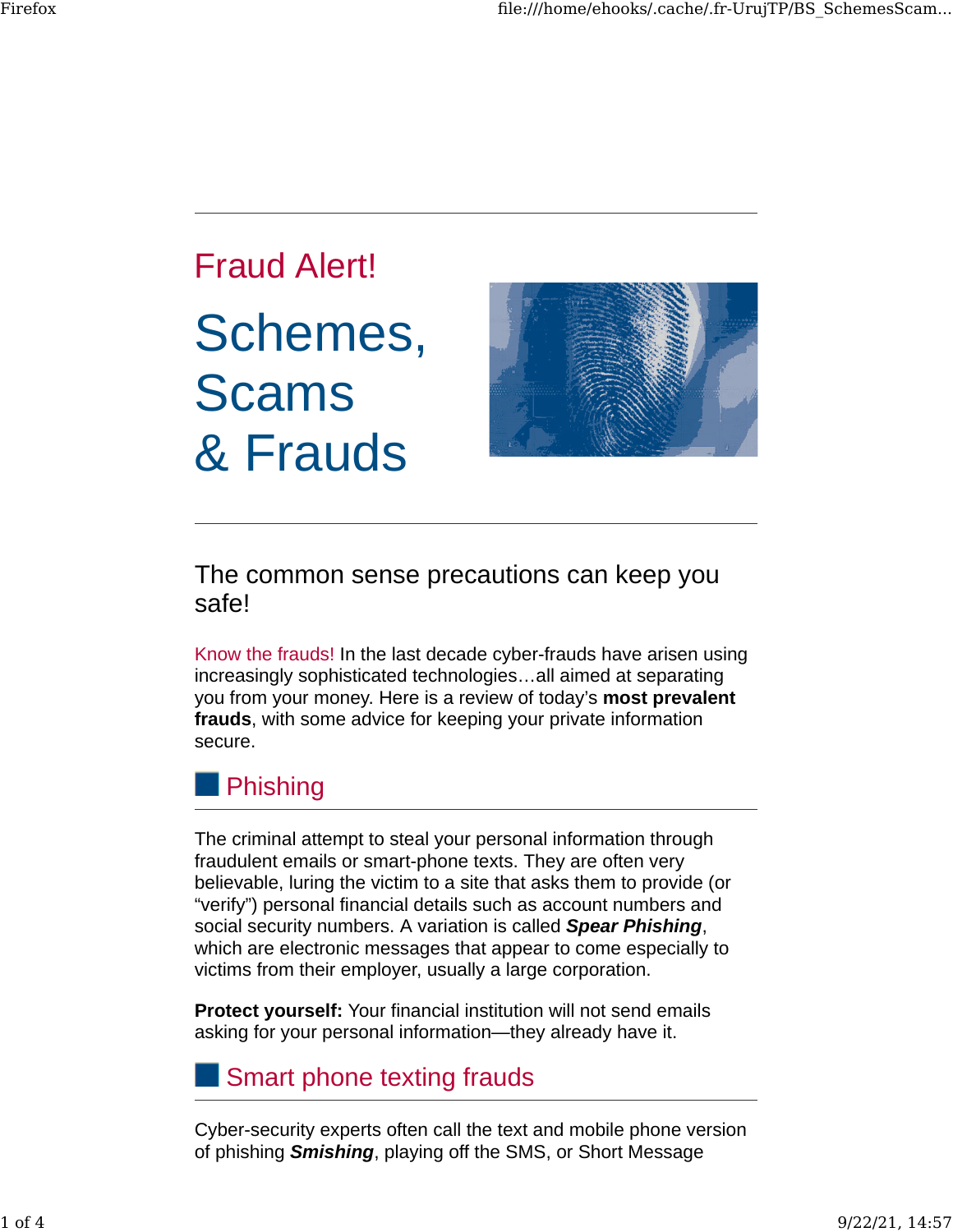Service, terminology used in text messaging. Smart phone users are being increasingly targeted because these users almost always have their phone handy and tend to respond to texts and emails quickly. They may not realize the message is fake until too late. In addtion, fake Web sites can be harder to spot on a small screen.

**Protect yourself:** Be careful responding to "urgent" text messages, especially one from your financial institution...call and ask before responding. In all cases with text scams, use the same precautions as you would for a potential phishing scam.



The term used for criminal software that a victim unknowingly loads on a personal computer. Once there, the spyware collects personal information and sends it to the criminal.

**Protect yourself:** Up-to-date security software is the best defense.

#### **Debit & credit card skimming**

The attempts to hijack your personal information and your identity by tampering with ATM machines. Fraudsters set up a device that is capable of capturing the debit card magnetic stripe and keypad information from the ATM, then sell this information to criminals who use it to create new cards with your account numbers.

**Protect yourself:** First by reducing your risk at ATMs—use machines from institutions you know and trust. Additionally, if you notice a change at an ATM you use routinely, such as a color difference in the card reader or a gap where something appears to be glued onto the slot where you insert your card, that's a warning sign to find another machine.

**Fake check scams** 

The use of technology to create realistic cashiers checks. These checks are used by scammers to pay for online purchases or most notoriously, some form of foreign lottery that you are told you won. The scam always involves your accepting the faked cashiers check, which is for more than the purchase price, then your sending the difference in a separate check to the scammer. You keep the worthless fake check…and the scammer keeps your real check (with your real money).

**Protect yourself:** If you are selling something, insist the buyer pay by traditional means. Remember that if you didn't enter a lottery, you would not win it. And of course, never accept a check for more than the amount due.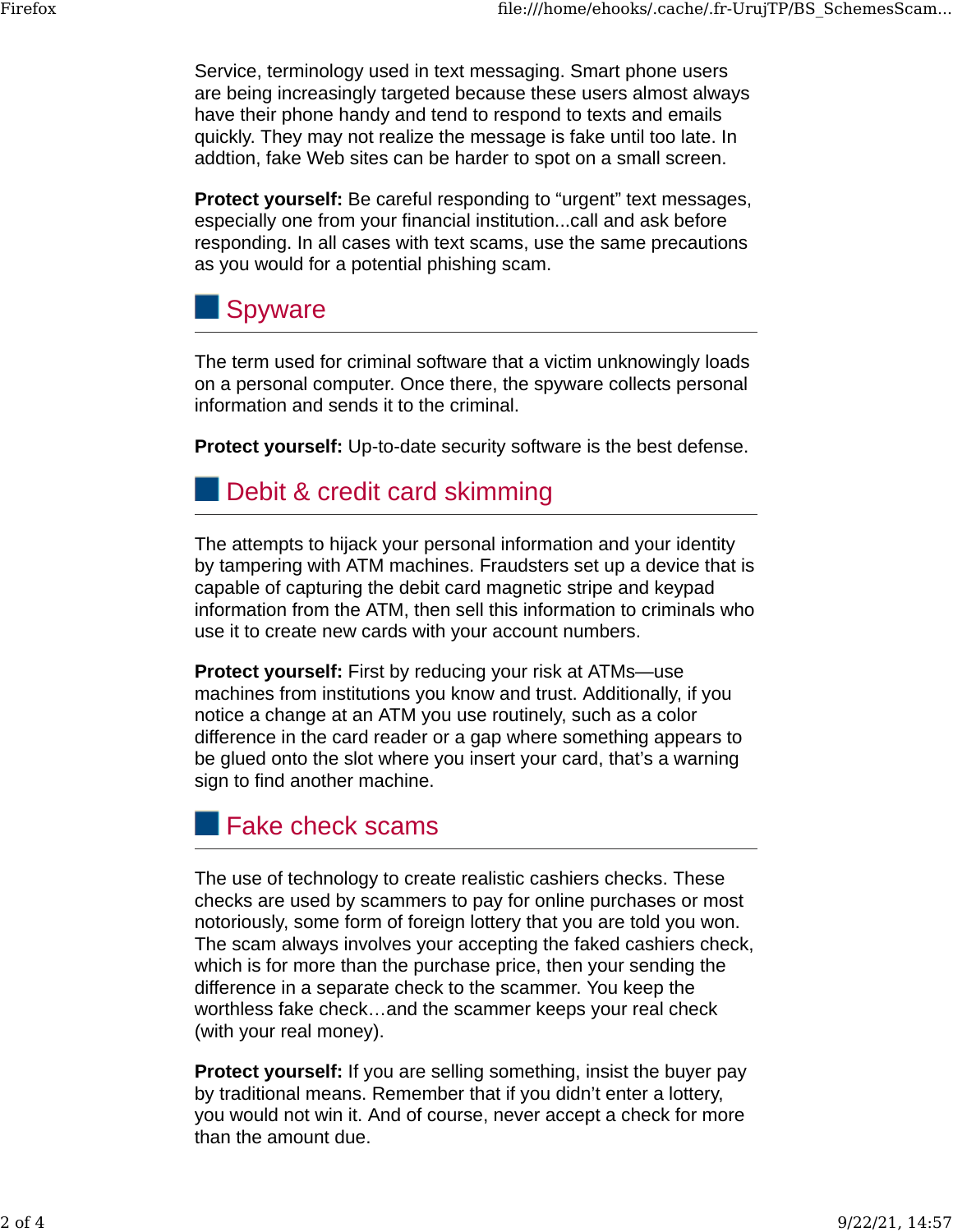**HELPFUL HINT:** Cyber-criminals often prey on those who are most vulnerable, such as senior citizens or young adults, who may not be as aware of the technical aspects of the threats. Make sure you alert any friends or family members who might be in this category. They'll appreciate it!

## **FREE CREDIT REPORTS THE BEST DEFENSE OF ALL**

When it comes to guarding against Identity Theft and Account Hijacking, perhaps the most important tool at your disposal is your credit report. It details all of your credit transaction accounts, and will be the first place that unusual charges or entirely new accounts will appear. The good news is that you can monitor your credit report for FREE! But you must exercise this option through specific channels.

Since you are entitled to a free report from each of the three major credit reporting agencies, security experts advise you get a free report from each one every four months. That way, you can keep an eye on your personal account safety year round.

> **To order your free credit report, go to the only authorized source: [www.annualcreditreport.com](http://www.annualcreditreport.com/) 1-877-322-8228**

#### Resources

- Internet Crime Complaint Center: **[www.ic3.gov](http://www.ic3.gov/)**
- Consumer Fraud (Department of Justice Homepage): **[www.usdoj.gov](http://www.usdoj.gov/)**
- Federal Trade Commission (FTC) Consumer Response Center: **[www.ftc.gov](http://www.ftc.gov/)**
- Consumer Guides and Protection:**[www.usa.gov](http://www.usa.gov/)**
- Financial Fraud Enforcement Task Force: **[www.stopfraud.gov](http://www.stopfraud.gov/)**